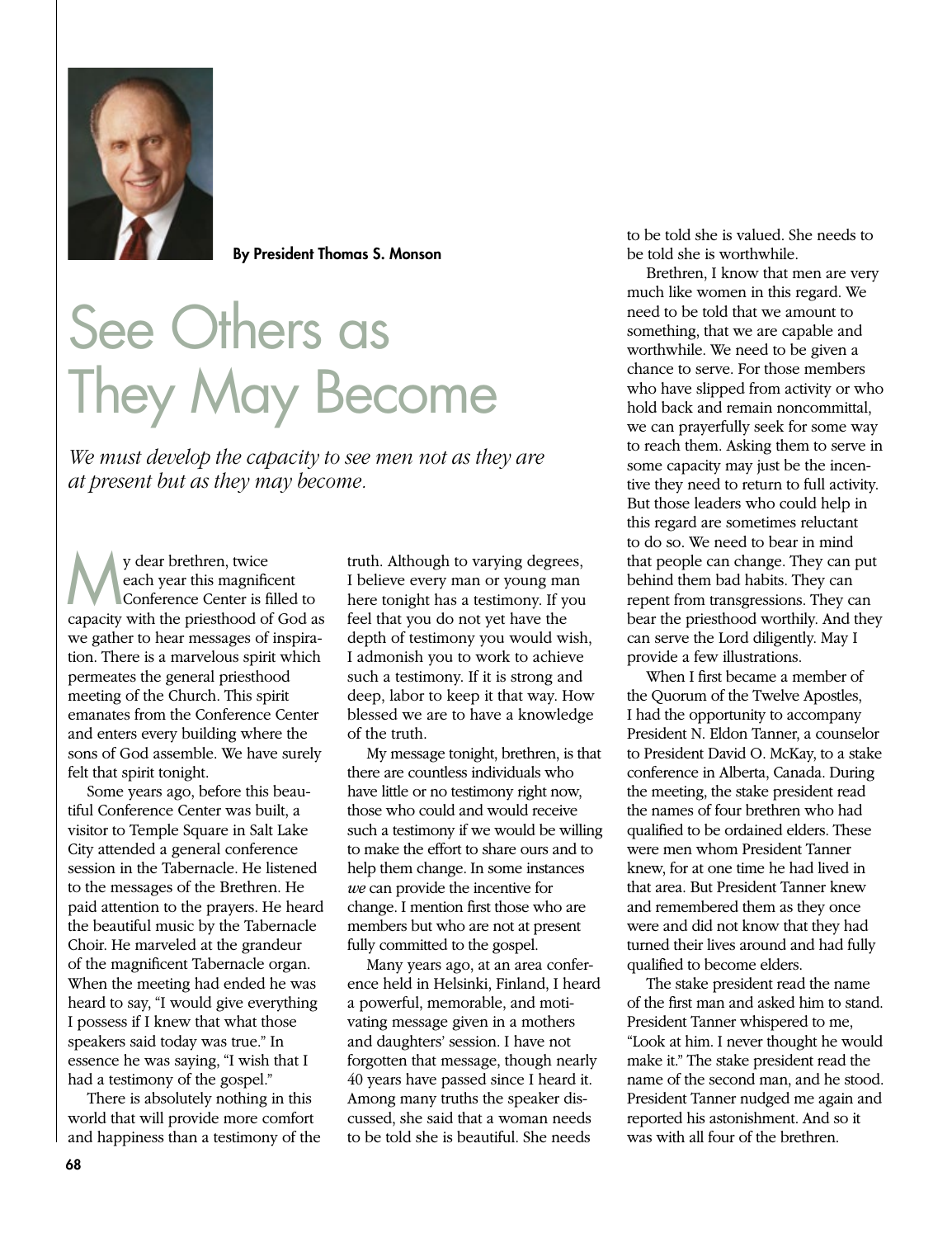

After the meeting, President Tanner and I had the opportunity to congratulate these four brethren. They had demonstrated that men can change.

During the 1940s and 1950s, an American prison warden, Clinton Duffy, was well known for his efforts to rehabilitate the men in his prison. Said one critic, "You should know that leopards don't change their spots!"

Replied Warden Duffy, "You should know I don't work with leopards. I work with men, and men change every day."<sup>1</sup>

Many years ago it was my opportunity to serve as president of the Canadian Mission. There we had a branch with very limited priesthood. We always had a missionary presiding over the branch. I received a strong impression that we needed to have a member of the branch preside there.

We had one adult member in the branch who was a deacon in the Aaronic Priesthood but who didn't attend or participate enough to be advanced in the priesthood. I felt inspired to call him as the branch

president. I shall always remember the day that I had an interview with him. I told him that the Lord had inspired me to call him to be the president of the branch. After much protest on his part, and much encouragement on the part of his wife, he indicated that he would serve. I ordained him a priest.

It was the beginning of a new day for that man. His life was quickly put in order, and he assured me that he would live the commandments as he was expected to live them. In a few months he was ordained an elder. He and his wife and family eventually went to the temple and were sealed. Their children served missions and married in the house of the Lord.

Sometimes letting our brethren know they are needed and valued can help them take that step into commitment and full activity. This can be true of priesthood holders regardless of age. It is our responsibility to give them opportunities to live as they should. We can help them to overcome their shortcomings. We must develop the capacity to see men not

as they are at present but as they may become when they receive testimonies of the gospel of Christ.

I once attended a meeting in Leadville, Colorado. Leadville is situated at an altitude of over 10,000 feet (3,000 m). I remember that particular meeting because of the high altitude, but I also remember it for what took place that evening. There were just a small number of priesthood holders present. As with the branch in the Canadian Mission, that branch was presided over by a missionary and always had been.

That night we had a lovely meeting, but as we were singing the closing song, the inspiration came to me that there ought to be a local branch president presiding. I turned to the mission president and asked, "Isn't there someone here who could preside—a local man?"

He replied, "I don't know of one."

During the singing of that song, I looked carefully at the men who were seated on the first three rows. My attention seemed to be focused on one of the brethren. I said to the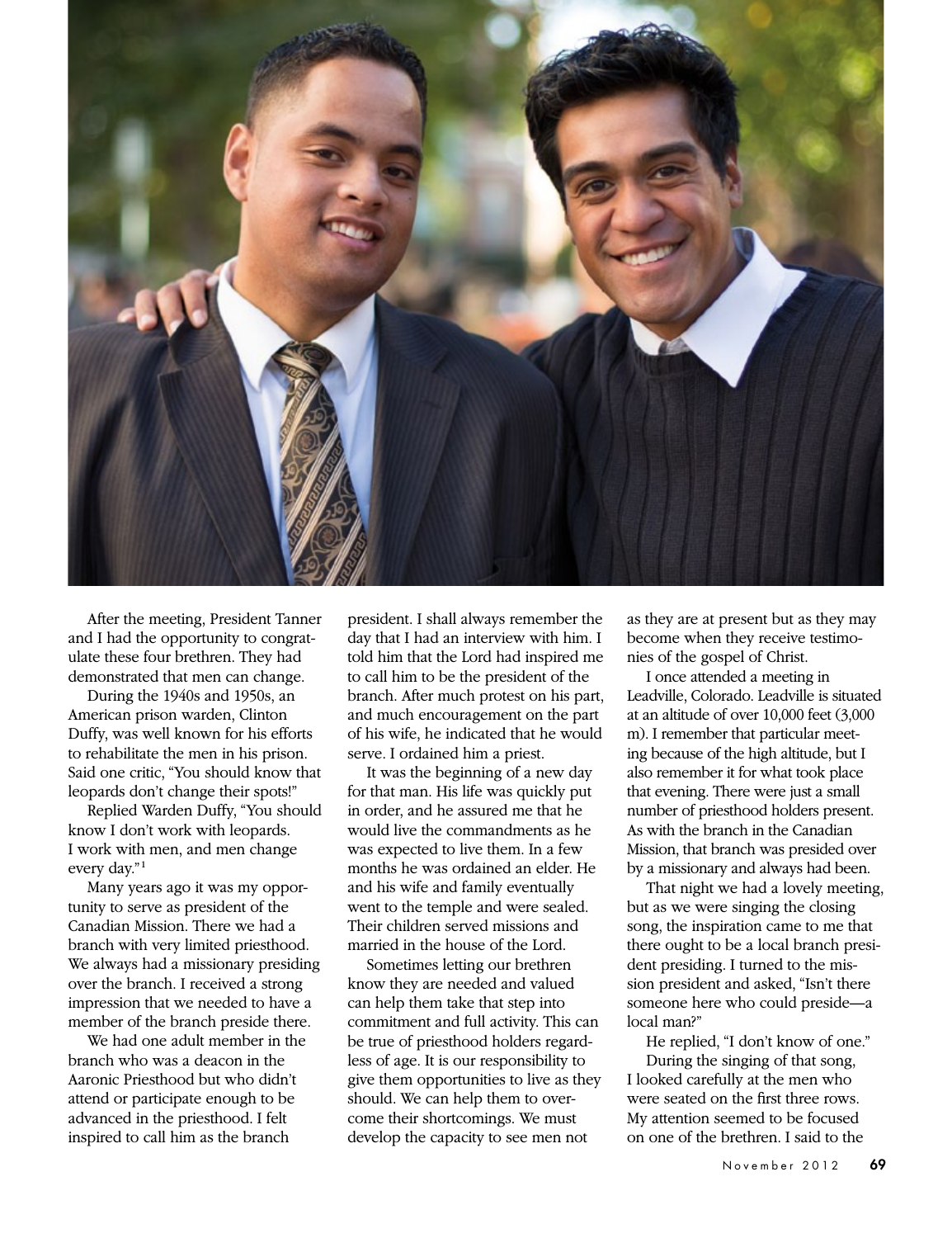mission president, "Could he serve as the branch president?"

He replied, "I don't know. Perhaps he could."

I said, "President, I'll take him into the other room and interview him. You speak after the closing song until we return."

When the two of us walked back in the room, the mission president concluded his testimony. I presented the name of the brother to be the new branch president. From that day forward, Leadville, Colorado, had a local member leading the unit there.

The same principle, brethren, applies to those who are not yet members. We should develop the capacity to see men not as they are but as they can become when they are members of the Church, when they have a testimony of the gospel, and when their lives are in harmony with its teachings.

Back in the year 1961, a worldwide conference was held for mission presidents, and every mission president in the Church was brought to Salt Lake City for those meetings. I came to Salt Lake City from my mission in Toronto, Canada.

In one particular meeting, N. Eldon Tanner, who was then an Assistant to the Quorum of the Twelve, had just returned from his initial experience of presiding over the missions in Great Britain and western Europe. He told of a missionary who had been the most successful missionary whom he had met in all of the interviews he had conducted. He said that as he interviewed that missionary, he said to him, "I suppose that all of the people whom you baptized came into the Church by way of referrals."

The young man answered, "No, we found them all by tracting."

Brother Tanner asked him what was different about his approach—why he

had such phenomenal success when others didn't. The young man said that he attempted to baptize every person whom he met. He said that if he knocked on the door and saw a man smoking a cigar and dressed in old clothes and seemingly uninterested in anything—particularly religion—the missionary would picture in his own mind what that man would look like under a different set of circumstances. In his mind he would look at him as clean-shaven and wearing a white shirt and white trousers. And the missionary could see himself leading that man into the waters of baptism. He said, "When I look at someone that way, I have the capacity to bear my testimony to him in a way that can touch his heart."

We have the responsibility to look

at our friends, our associates, our neighbors this way. Again, we have the responsibility to see individuals not as they are but rather as they can become. I would plead with you to think of them in this way.

Brethren, the Lord told us something about the importance of this priesthood that we hold. He told us that we receive it with an oath and a covenant. He gave unto us the instruction that we must be faithful and true in all that we receive, and that we have the responsibility to keep this covenant even unto the end. And then all that the Father has shall be given unto  $us^2$ 

*Courage* is the word we need to hear and hold near our hearts courage to turn our backs on temptation, courage to lift up our voices in testimony to all whom we meet,